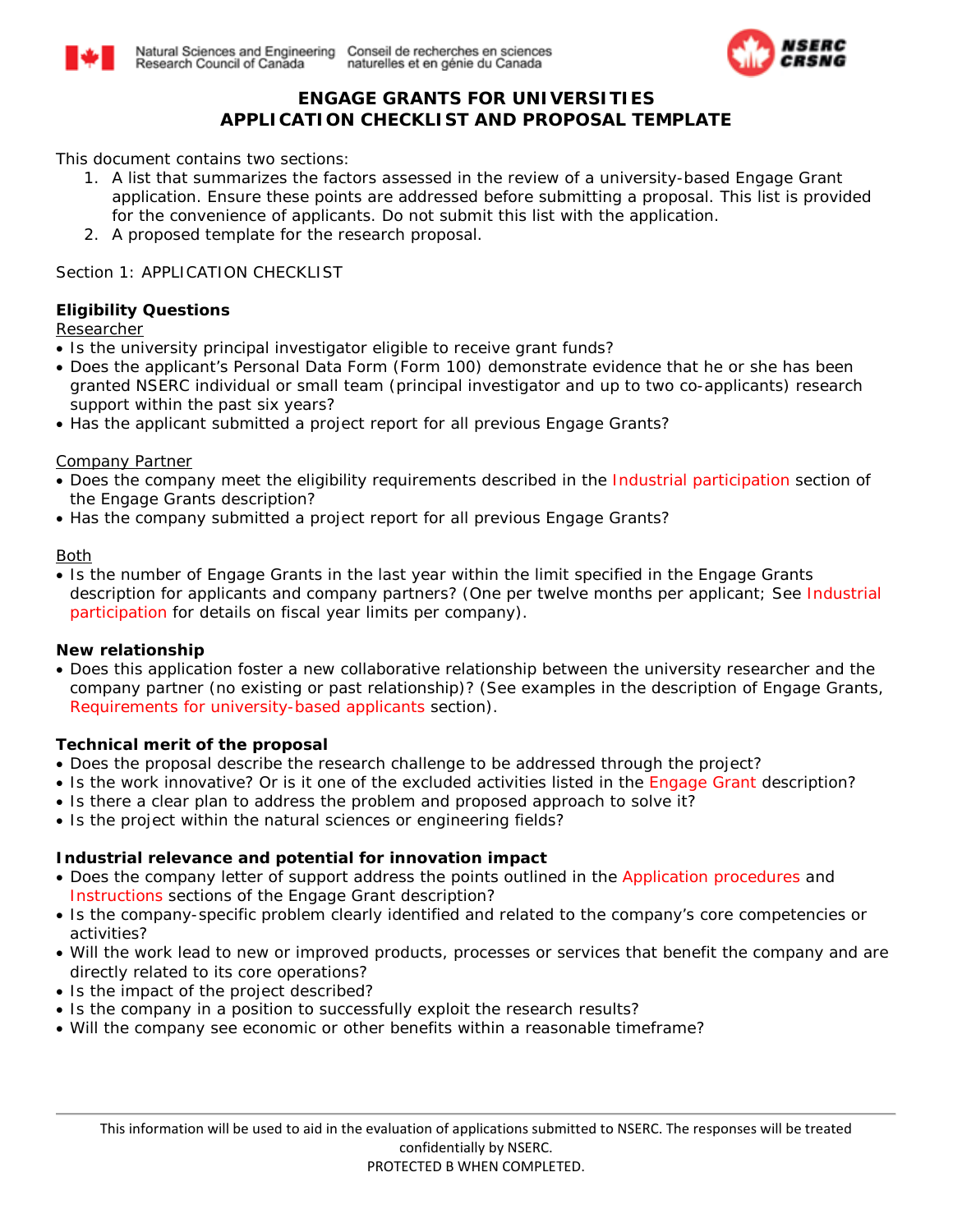



## **Industrial participation and plan for technology transfer**

- Does the proposal identify how the results will be transferred to the company (i.e., what are the deliverables)?
- Does the proposal indicate how the principal investigator will interact with the company personnel to ensure the progress of the project?
- Does the proposal describe the nature of the company participation (characterized by the in-kind contribution)?
- Is the in-kind contribution detailed and in keeping with the NSERC guidelines for eligibility and value of in-kind contributions (such as the maximum hourly rate for salary costs)?
- Are the applicant and company in agreement that any intellectual property arising from the project will belong to the company?

## **Benefit to Canada**

• Are economic, social and/or environmental benefits to Canada described?

### **Research competence**

- Does the research team, including company partner's personnel, have the appropriate expertise?
- Is the research team limited to one university researcher (the applicant) and any research personnel (e.g., students, research technicians)? Engage Grant proposals with collaborating professors will be rejected.

#### **Budget**

- Does the budget provide enough detail to justify each expenditure?
- Does it conform to the [Award Information and Eligible Expenses](http://www.nserc-crsng.gc.ca/Professors-Professeurs/RPP-PP/Engage-Engagement_eng.asp#AwardInformation) section of the Engage Grant description?

### **Certification requirements — environmental review**

• Is an environmental review required for this project? If yes, has an Environmental Information Form (Appendix A) been filled out?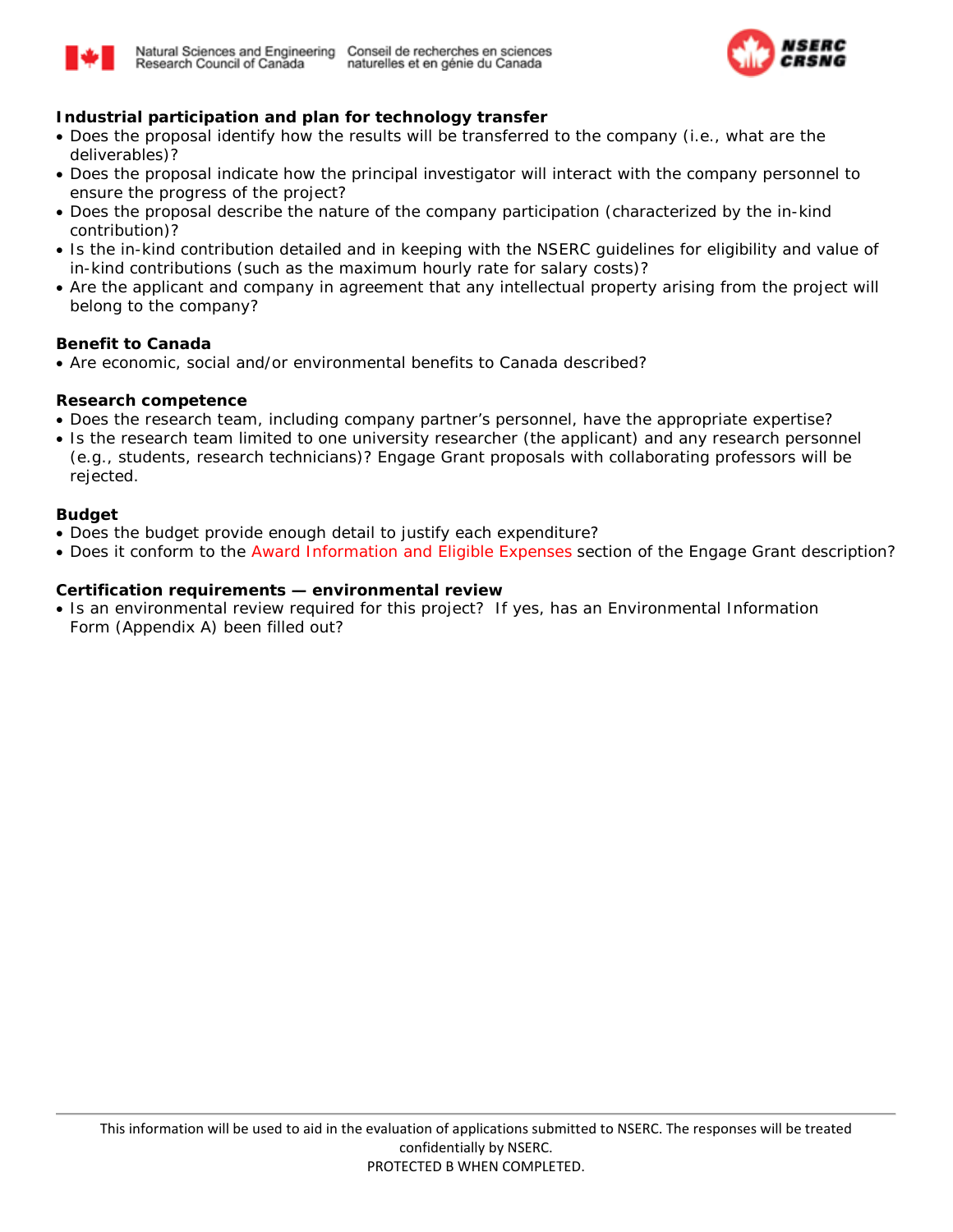



## **Section 2: SAMPLE STRUCTURE FOR TWO-PAGE NSERC ENGAGE GRANT PROPOSAL**

### **Overview of the company-specific problem**

Describe the company-specific problem to be addressed and the extent to which the company will benefit from scientific, engineering or technical advances, and the innovative techniques, processes or products that will be developed in the proposed project.

### **Research Project**

Describe the research challenge to be addressed through the project. Briefly outline the underlying challenges, the scientific issues or engineering issues, research problems or technical complexities associated with solving the company problem.

Paragraph 1. Outline the methodology proposed to resolve the problem.

Paragraph 2. Explain the innovative nature of the methodology.

Paragraph 3. Identify the milestones and deliverables, and provide a work plan in approximately one paragraph. A bar chart such as the example below may be provided. Reserve additional details for "Budget Justification" attachment.